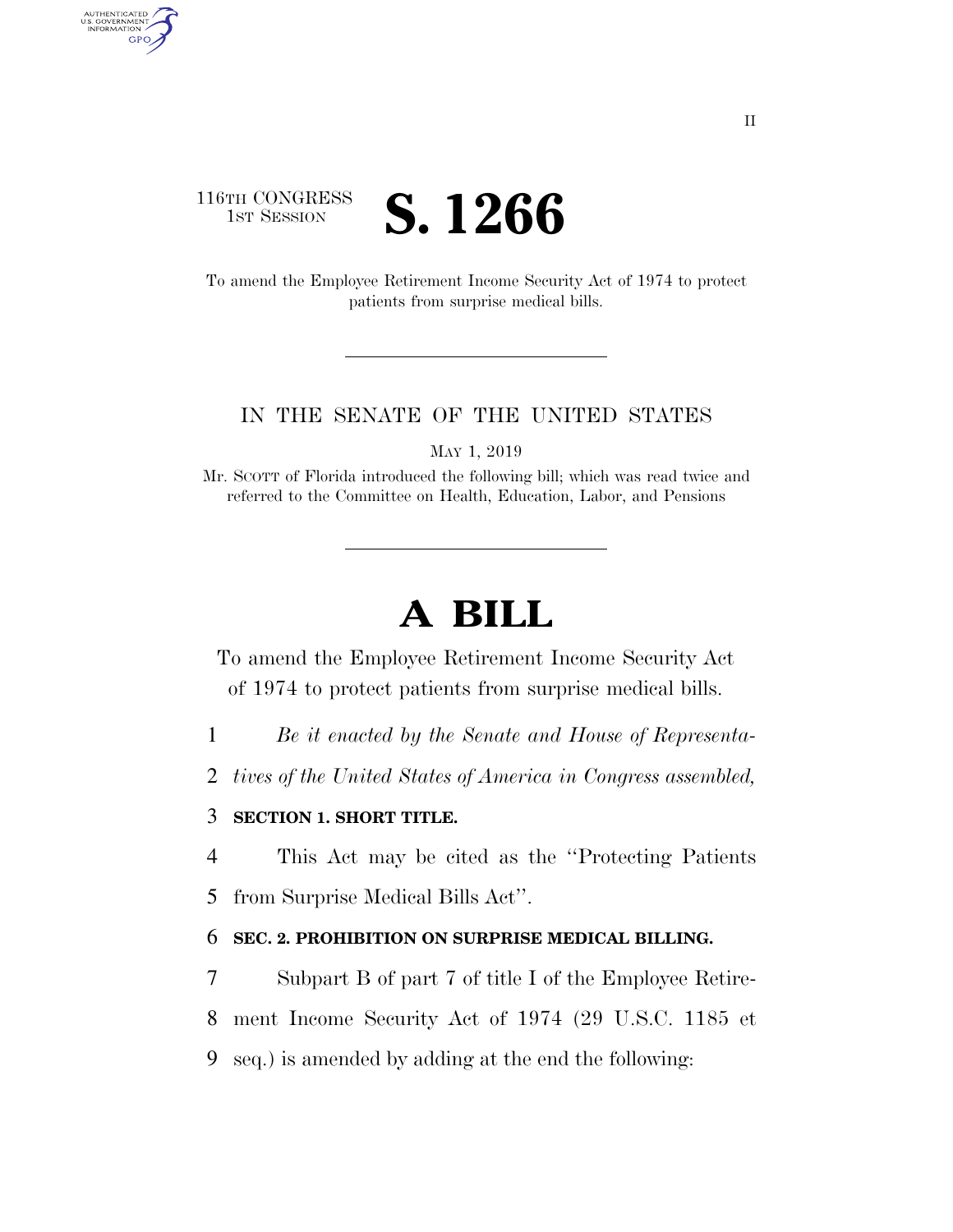|  | "SEC. 716. PROHIBITION ON SURPRISE MEDICAL BILLING. |  |  |
|--|-----------------------------------------------------|--|--|
|  |                                                     |  |  |

2 "(a) DEFINITIONS.—In this section:

 ''(1) BALANCE BILL.—The term 'balance bill' means the collection or attempted collection from a participant or beneficiary of any amount in excess of the applicable copayments, coinsurance, or deduct- ible for services covered under the participant or beneficiary's group health plan.

9 "(2) EMERGENCY MEDICAL CONDITION.—The term 'emergency medical condition' means the condi-11 tion described in section  $2719A(b)(2)(A)$  of the Pub-12 lic Health Service Act.

13 "(3) EMERGENCY SERVICES.—The term 'emer- gency services' means the services described in sec- tion 2719A(b)(2)(B) of the Public Health Service Act.

17 "(4) EMERGENCY SERVICES PROVIDER.—The term 'emergency services provider' means a facility or facility-based provider that bills a participant or beneficiary for emergency services.

21 ''(5) FACILITY.—The term 'facility' means an entity providing health care services, as licensed or authorized by a State.

24 "(6) FACILITY-BASED PROVIDER.—The term 'facility-based provider' means a physician, health care professional, or entity that has entered into an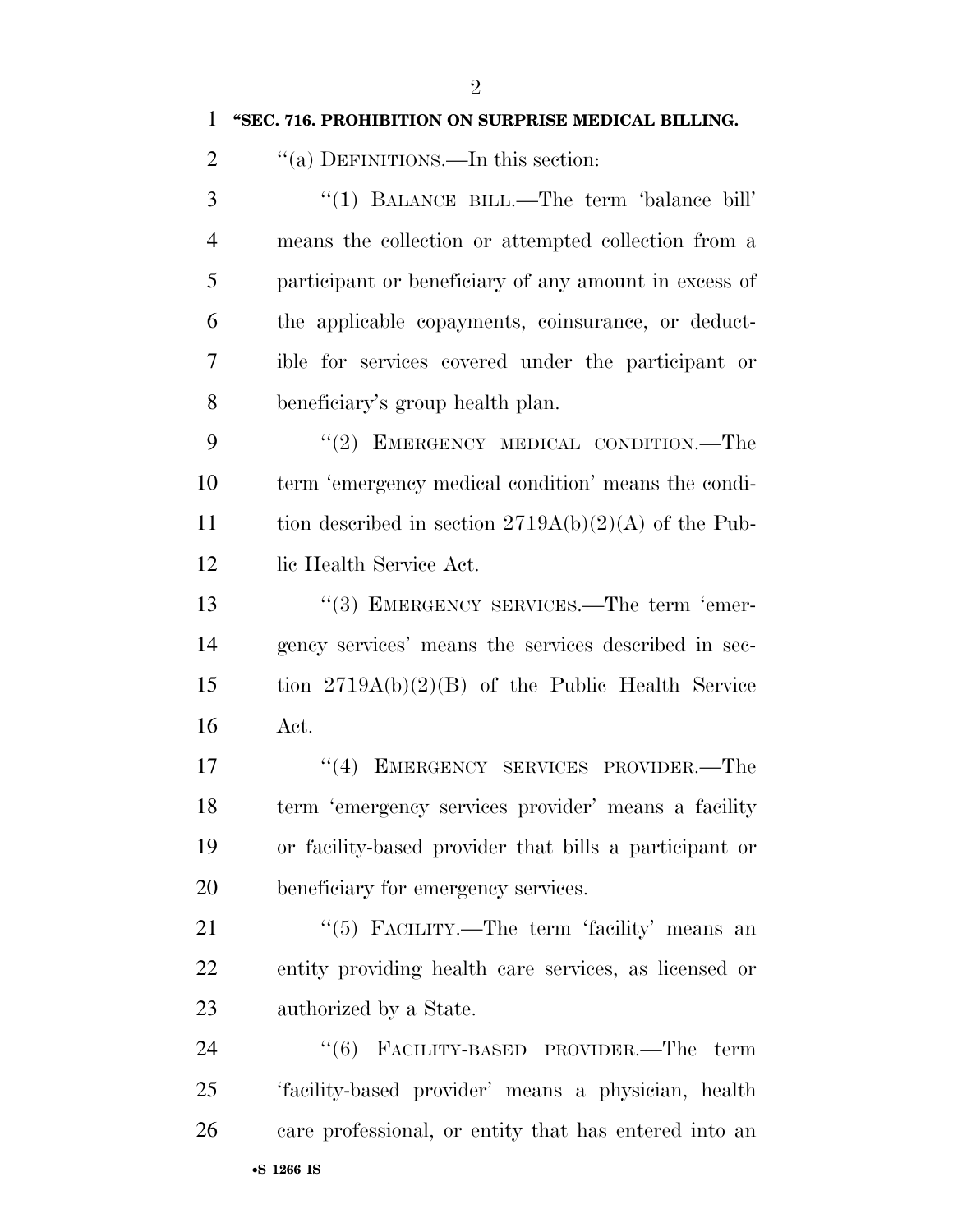agreement with a facility to provide health care serv-ices to patients of that facility.

''(b) EMERGENCY SERVICES.—

4 "(1) PROHIBITION ON BALANCE BILLING.—A self-insured group health plan shall be solely liable for making payments to an emergency services pro- vider for emergency services covered under the plan that are provided to a participant or beneficiary, and such participant or beneficiary shall not be liable to the emergency services provider for any amount for such services other than the applicable copayment, coinsurance, or deductible amount required under the plan for covered emergency services. Emergency service providers shall not balance bill a participant or beneficiary under a self-insured group health plan 16 for any covered emergency services provided to such participant or beneficiary.

18 "(2) COST SHARING LIMITATION AND PRIOR AUTHORIZATION.—If a self-insured group health plan provides coverage for any benefits with respect to emergency services, such coverage shall be in ac- cordance with the provisions of section 2719A(b) of 23 the Public Health Service Act and—

 ''(A) if such services are provided by an out-of-network provider, the cost-sharing re-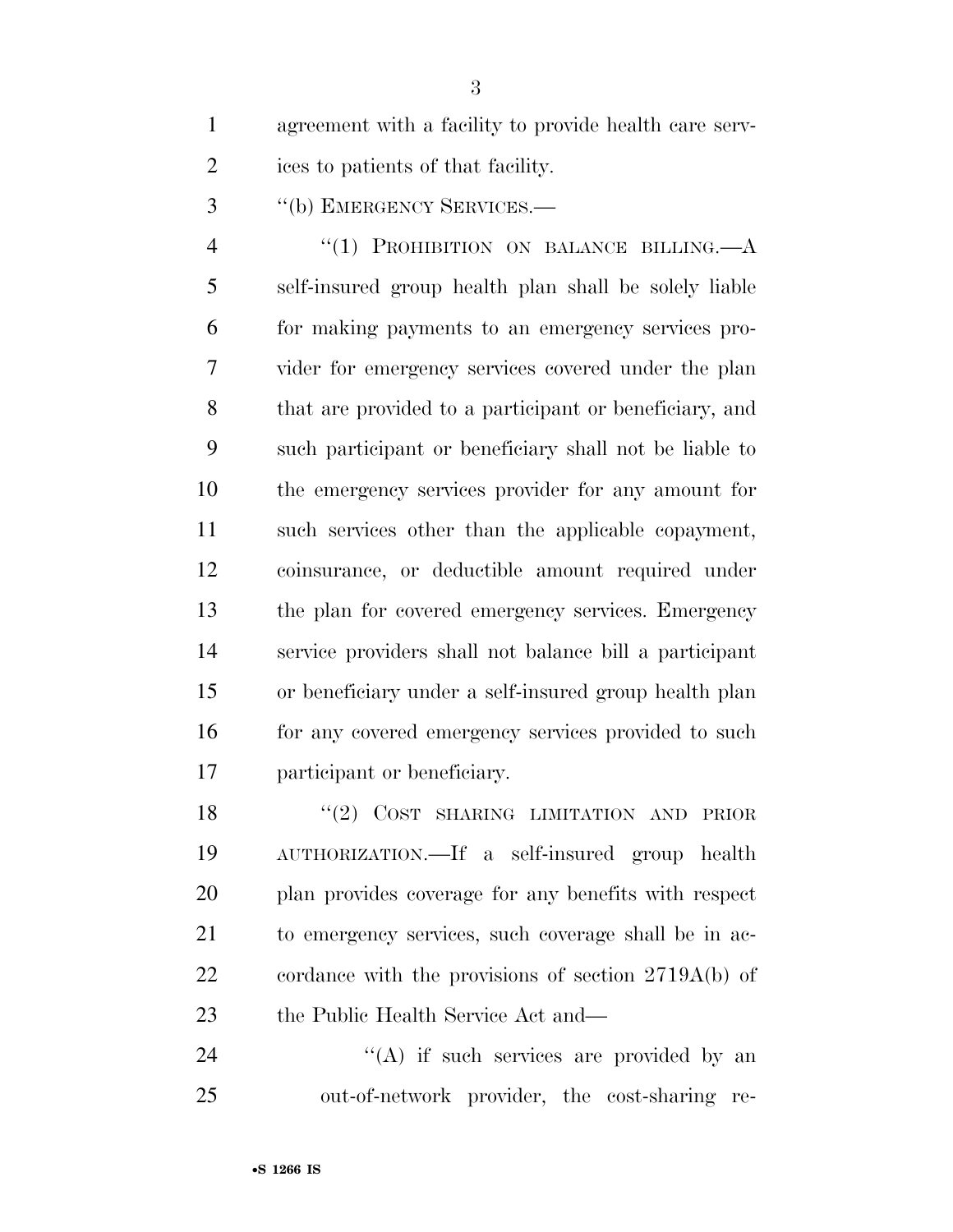| $\mathbf{1}$   | quirements (including any deductible amount                   |
|----------------|---------------------------------------------------------------|
| $\mathbf{2}$   | and the out-of-pocket limit) applicable to such               |
| 3              | services shall be the same as the cost-sharing                |
| $\overline{4}$ | requirement that would apply if such services                 |
| 5              | were provided by an in-network provider;                      |
| 6              | "(B) prior authorization shall not be re-                     |
| $\tau$         | quired for pre-hospital transport or treatment;               |
| 8              | and                                                           |
| 9              | "(C) payment by the plan shall be made                        |
| 10             | directly to the emergency services provider.                  |
| 11             | "(c) COVERED NON-EMERGENCY SERVICES.-Facil-                   |
| 12             | ity-based providers shall not balance bill a patient for cov- |
| 13             | ered non-emergency services if the services are provided      |
| 14             | at an in-network facility and the participant or beneficiary  |
| 15             | did not have the ability or opportunity to select to receive  |
| 16             | such services from an in-network provider.                    |
|                |                                                               |

 ''(d) REIMBURSEMENTS FOR OUT-OF-NETWORK PAYMENTS.—A self-insured group health plan shall reim- burse a health care provider for out-of-network emergency and non-emergency services described in subsections (b) and (c) based on one of the following payment methodolo-gies:

23 ''(1) The amount of the claim made by the pro-vider for such services.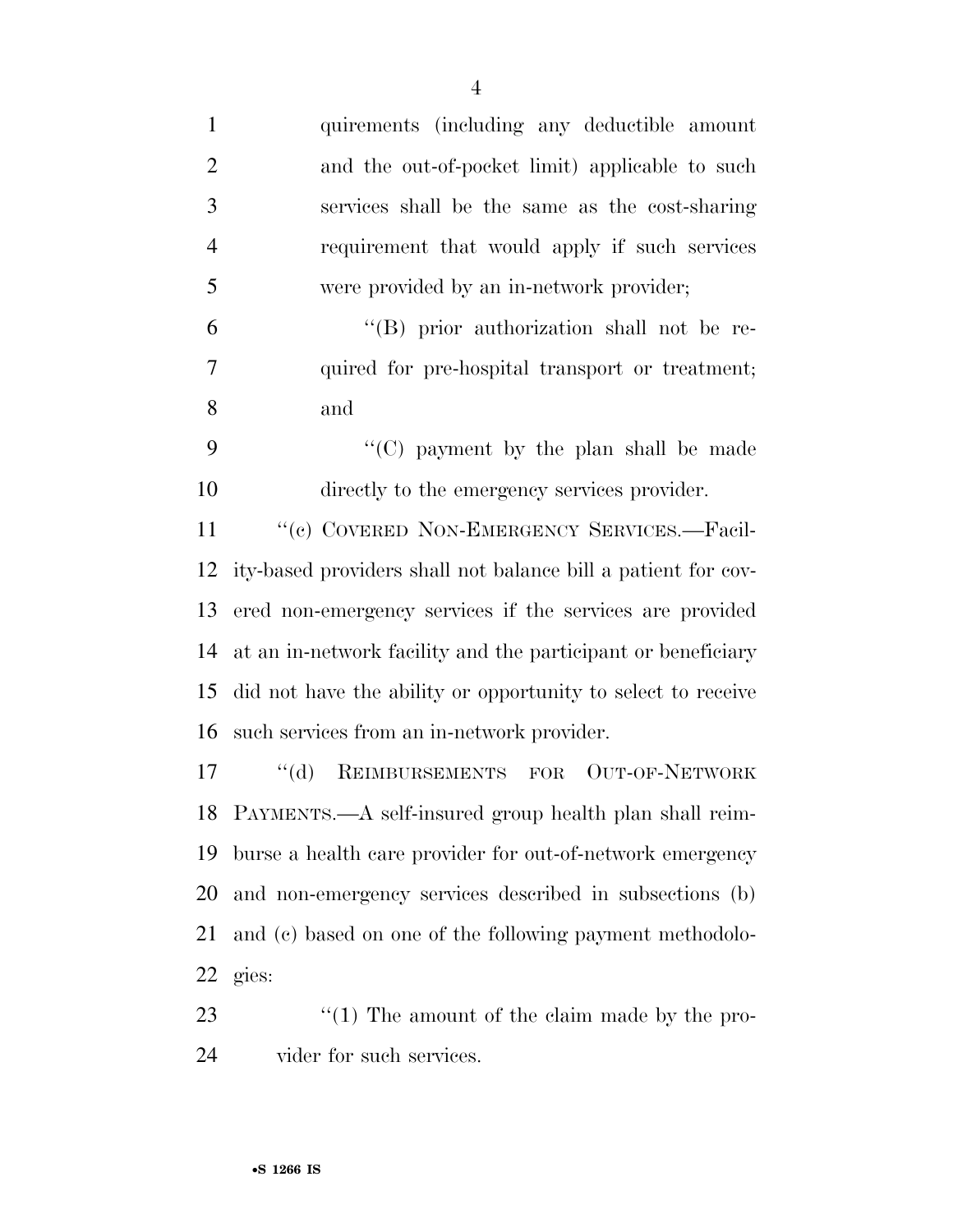| $\mathbf{1}$   | $\lq(2)$ The usual and customary amount charged        |
|----------------|--------------------------------------------------------|
| $\overline{2}$ | by the provider for similar services in the community  |
| 3              | where the services were provided.                      |
| $\overline{4}$ | $\lq(3)$ The amount mutually agreed to by the          |
| 5              | plan and the provider during the 60-day period after   |
| 6              | the date on which the claim is submitted.              |
| 7              | "(e) VOLUNTARY BINDING ARBITRATION.—                   |
| 8              | "(1) IN GENERAL.—If a self-insured group               |
| 9              | health plan and health care provider are unable to     |
| 10             | resolve a dispute with respect to billing for services |
| 11             | described in subsection (b) or (c), such provider may  |
| 12             | voluntarily initiate binding arbitration with such     |
| 13             | plan under this subsection. The Secretary shall es-    |
| 14             | tablish by rule methods of aggregation for claim dis-  |
| 15             | putes submitted to voluntary binding arbitration       |
| 16             | under this subsection.                                 |
| 17             | "(2) ARBITRATION ORGANIZATIONS.-                       |
| 18             | "(A) IN GENERAL.—The Secretary shall                   |
| 19             | enter into contracts with outside organizations        |
| 20             | to conduct timely, voluntary binding arbitration       |
| 21             | proceedings under this subsection. To be eligi-        |
| 22             | ble for such a contract, an organization shall         |
| 23             | have at least 5 years of experience serving as a       |
| 24             | neutral party in complex dispute resolution pro-       |
| 25             | ceedings.                                              |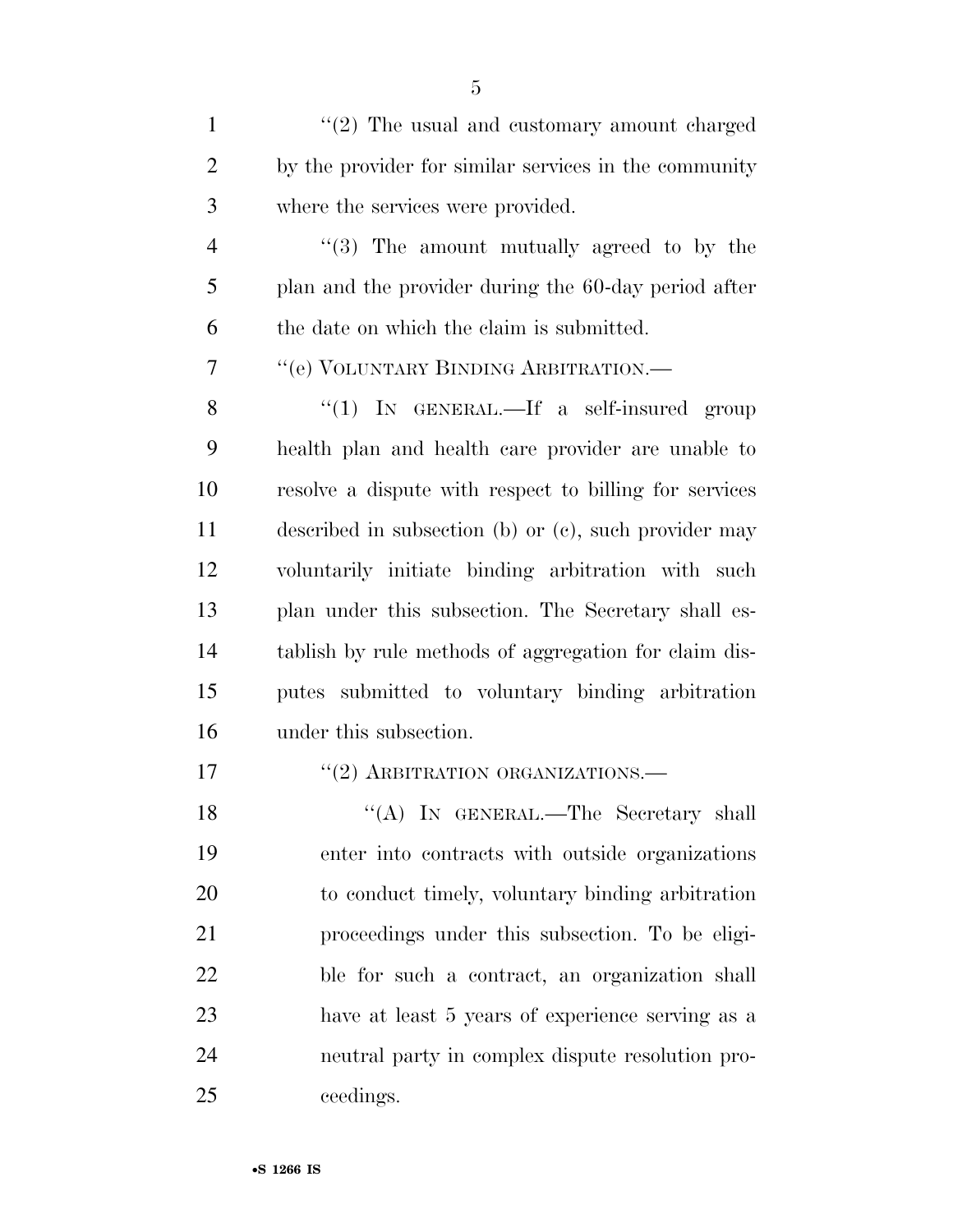''(B) LIMITATION.—An organization shall not be eligible to enter into a contract under subparagraph (A) if the organization has been employed by, consulted for, or otherwise had a business relationship (other than the receipt of arbitration fees) with a health plan, health in- surance issuer, facility, or health care profes- sional during the 3-year period immediately preceding the effective date of the contract with the Secretary or during the term of such con-11 tract.

12 "'(C) ARBITRATOR.—An arbitrator may not be assigned by an organization to resolve a dispute under this paragraph if the arbitrator has been employed by, consulted for, or other- wise had a business relationship (other than the receipt of arbitration fees) with a health plan, health insurance issuer, facility, or health care professional during the 3-year period imme-diately preceding the request for arbitration.

21 "(3) ELIGIBILITY.—To be eligible for voluntary binding arbitration under this subsection the claim involved shall—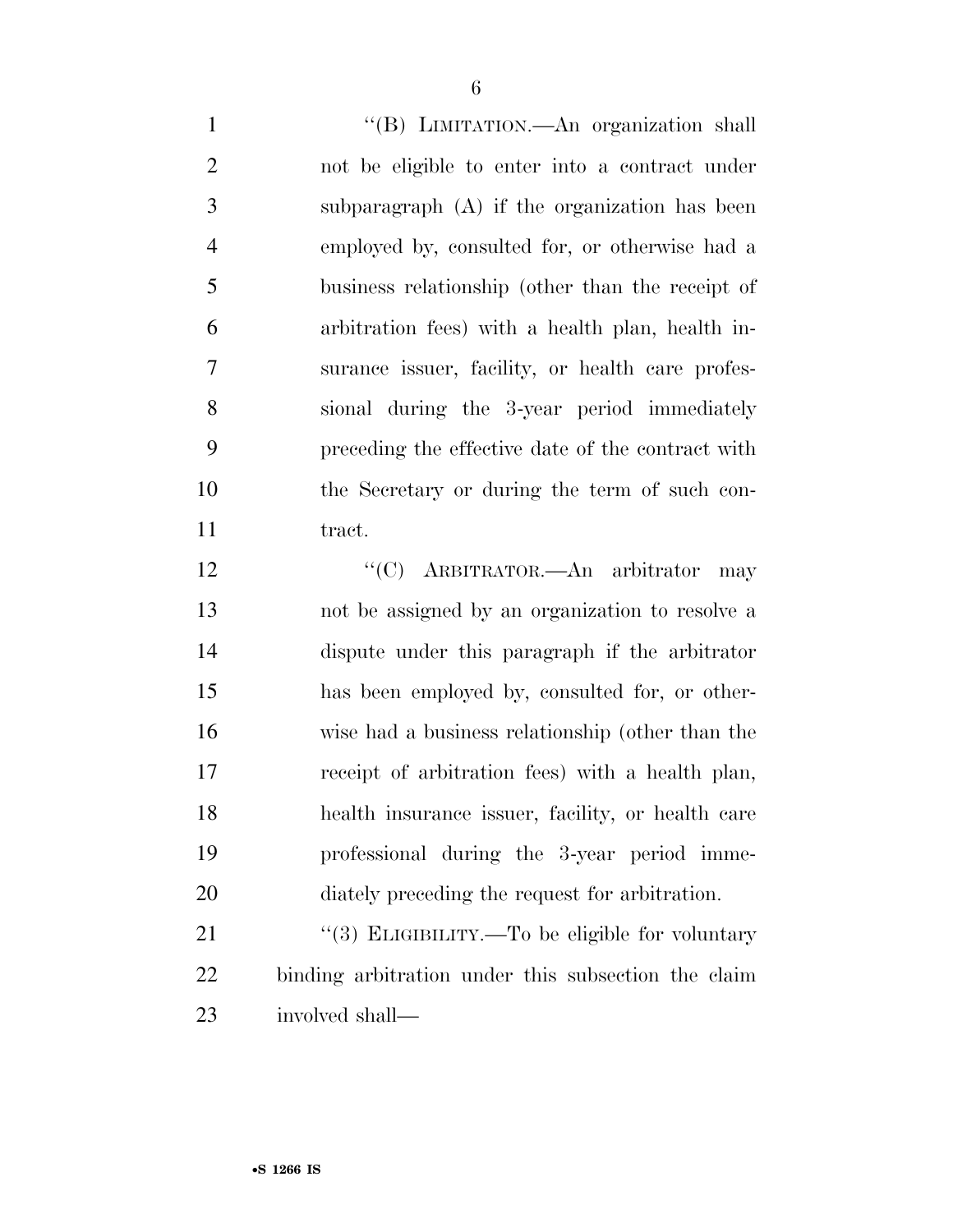| $\mathbf{1}$   | $\lq\lq$ in the case of a claim relating to fa-       |
|----------------|-------------------------------------------------------|
| $\overline{2}$ | cility health care services, be not less than         |
| 3              | $$3,000;$ and                                         |
| $\overline{4}$ | $\lq\lq (B)$ in the case of a claim relating to pro-  |
| 5              | fessional services, be not less than \$500.           |
| 6              | Such amounts shall be adjusted by the Secretary       |
| 7              | each year by the percentage increase in the con-      |
| 8              | sumer price index.                                    |
| 9              | "(4) PROCEDURES.—The following procedures             |
| 10             | shall apply during a voluntary arbitration proceeding |
| 11             | under this subsection:                                |
| 12             | "(A) The plan or provider involved may                |
| 13             | make an offer to settle the disputed claim. The       |
| 14             | party to whom such an offer is directed shall         |
| 15             | respond to such offer within 15 days after re-        |
| 16             | ceipt of the offer.                                   |
| 17             | "(B) If the party receiving an offer to set-          |
| 18             | tle under paragraph (A) does not accept such          |
| 19             | offer, and the arbitrator issues a final order        |
| 20             | with respect to the disputed claim that is more       |
| 21             | than 90 percent or less than 110 percent of the       |
| 22             | offer amount, the party receiving the offer is        |
| 23             | deemed a non-prevailing party for purpose of          |
| 24             | paragraph (5).                                        |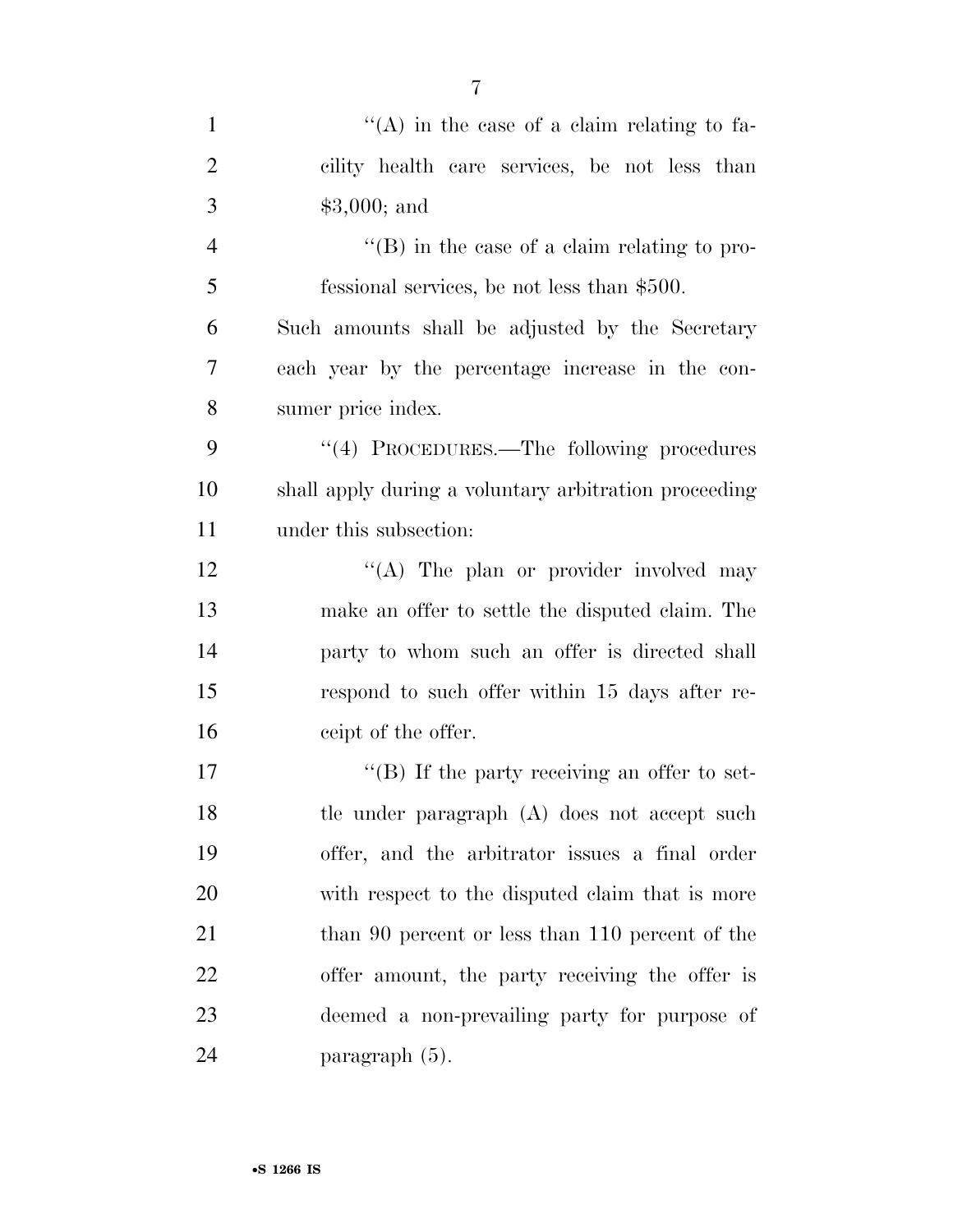| $\mathbf{1}$   | " $(C)$ A final order under this paragraph is     |
|----------------|---------------------------------------------------|
| $\overline{2}$ | subject to judicial review under this Act.        |
| 3              | "(D) All parties to a dispute that is sub-        |
| $\overline{4}$ | ject to arbitration under this subsection may     |
| 5              | agree to settle claim at any time, for any        |
| 6              | amount, regardless of whether an offer to settle  |
| 7              | was made or rejected.                             |
| 8              | $``(5)$ REVIEW COSTS.—                            |
| 9              | "(A) IN GENERAL.—The entity that does             |
| 10             | not prevail under an arbitrator's final order     |
| 11             | under voluntary binding arbitration under this    |
| 12             | subsection shall pay the review costs.            |
| 13             | "(B) APPORTIONMENT OF COSTS.—In the               |
| 14             | case that both parties to voluntary binding arbi- |
| 15             | tration under this subsection prevail in part,    |
| 16             | the review costs shall be apportioned among the   |
| 17             | parties in proportion to the final judgment. The  |
| 18             | apportionment shall be based on the disputed      |
| 19             | claim amount.                                     |
| 20             | "(C) FAILURE TO PAY.—If a party to vol-           |
| 21             | untary binding arbitration under this subsection  |
| 22             | fails to pay any amount of the ordered review     |
| 23             | costs within 35 days after the arbitrator's final |
| 24             | order, the party shall be subject to a penalty of |